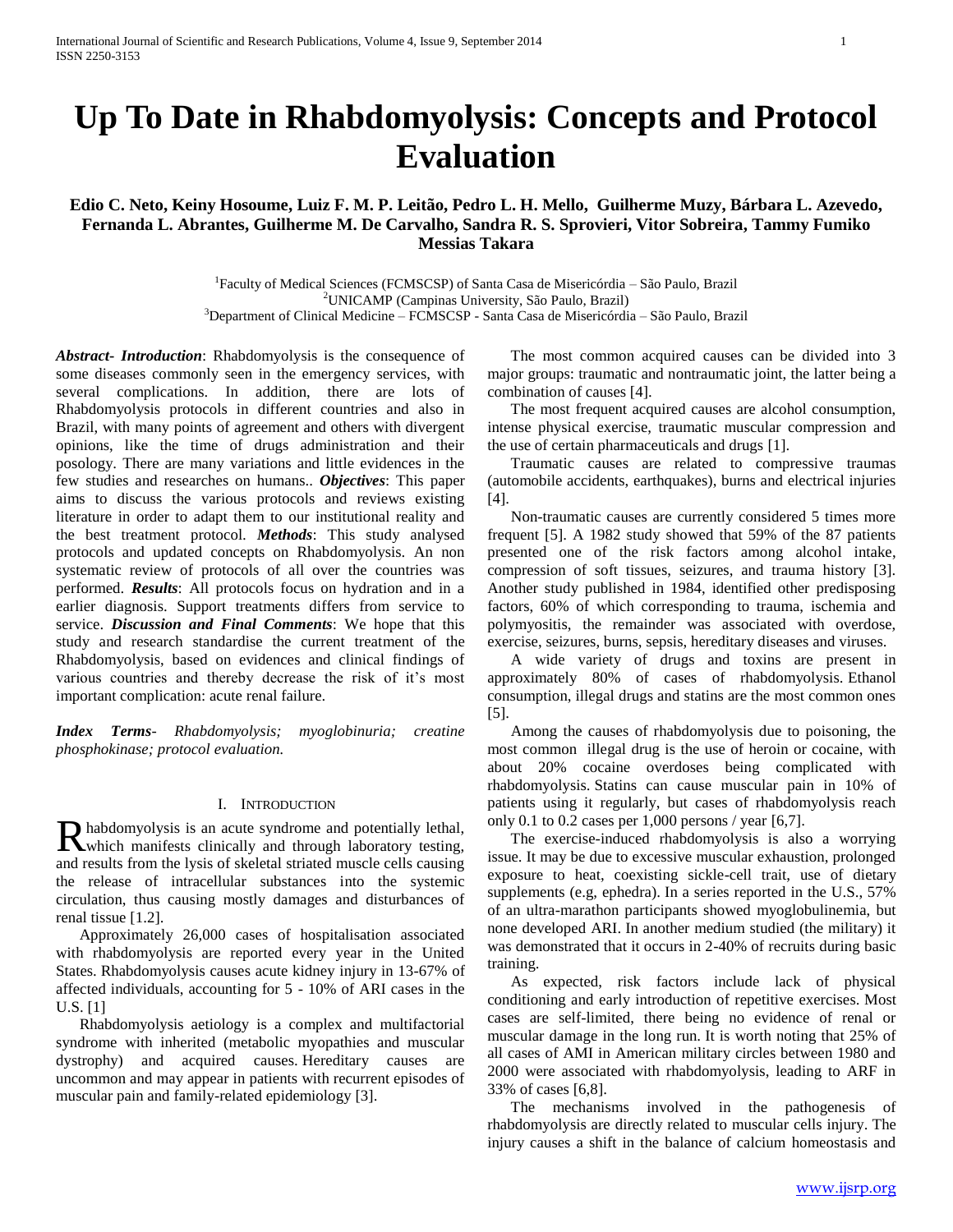the fall of Adenosine triphosphate (ATP). The decrease of ATP impairs the operation of pumps involving suitable calcium transport, thus resulting in increased sarcoplasmic calcium [6].

 The excess calcium results in persistent contraction of muscle fibbers, depleting energy reserves, producing free radicals, activating vasoactive molecules, releasing proteases and ultimately cell death. After the reestablishment of perfusion to the injured tissue, leukocyte migration occurs and oxygen is consumed, creating more free radicals.. This mechanism establishes an inflammatory reaction that is self-perpetuating, leading to more muscular lysis and release of intracellular toxins into the systemic circulation [1,9].

 The major components of the cellular content acting in the pathophysiology of renal injury are myoglobin, potassium, lactic acid, purines and phosphate. At present there are accepted three main mechanisms in kidney injury: a tubular obstruction, renal ischemia, and direct tubular injury through the toxicity of iron. Obstruction by myoglobin occurs mainly in the distal tubules. Direct injury through cytotoxicity occurs mainly in the proximal tubules, and is caused by the toxic effect of iron, which stimulates lipid peroxidation [6].

 They contribute to the precipitation of myoglobin, the release of lactic acid, and nucleotides, which are metabolised in uric acid, creating an acidic environment, which facilitates the precipitation of myoglobin in renal tubules. Another mechanism of injury is renal ischemia due to imbalance between mediators of vasoconstriction and vasodilatation, especially nitric oxide and its *scavenger* effect, thus prevailing vasoconstriction and drastically decreasing renal blood flow [8,9].

 The clinical presentation of rhabdomyolysis is often nonspecific and patient outcome depends on its precipitating factor. [2] Its signs and muscular symptoms are present in only 50% of cases [8], presenting muscular pain, tenderness, weakness, stiffness and fasciculations. Also, the patient present malaise, vomiting, nausea, fever and palpitations, whose most important signals are decreased urinary output and change in urine color (darker, reddish-brown) [1].

 The diagnosis is made by high degree of suspicion against the clinical presentation. Therefore, considering the predisposing factors for rhabdomyolysis may help in diagnosis [2].

 The change in urinary coloration is generally the first clue for the diagnosis of rhabdomyolysis, which has the heme fraction in urine [2].

 The definitive diagnosis is made from laboratory tests. There is no consensus about the cutoff value of CPK (muscle creatine phosphokinase), but some considerer very probable diagnosis when higher than 1000 U/L. Is is important to note that myoglobinuria is a very important factor in diagnosis, however, has a short half life and is almost never measured and identified in laboratory tests [10].

 Orthotolidine of Urine Test I: Urine dipstick test for detection of heme fraction (occurring in myoglobin), but their absence does not rule out rhabdomyolysis, due to its short half-life and the need for high serum concentration [2]. Urine I usually shows absence of hematuria.

 Serum creatine phosphokinase (CPK) is released into the systemic circulation after the death of striated muscle cells, constituting an unspecific marker for rhabdomyolysis. However, persistent elevations of CPK indicate continuous muscle injuries

that may aid in diagnosis, the presence of compartment syndrome being excluded [1].

 Serum and urine myoglobin: has rapid hepatic metabolism and renal excretion, thus being little sensitive. Therefore, the serum concentration of myoglobin returns to normal levels in around 1-6 hours. In plasma concentrations above 300ng/mL, it becomes detectable in urine, and its color changes in urinary concentrations above 10 0mg/dL [1].

 The muscle damage causes release of phosphorus into the blood stream, changing the calcium-phosphorus ratio. Therefore, hypocalcemia and hyperphosphatemia may occur, which are generally asymptomatic and do not require treatment [2].

 With progression to renal failure in these patients, creatinine rises disproportionately in relation to urea due to its release by muscle injury. Therefore, there is disproportionate elevation of urea due to catabolism of muscle proteins [2].

 Other tests are also important: blood count, serum calcium, potassium, phosphorus, blood gases, coagulation, and albumin, so as to avoid complications and correct the evolutionary framework of the aforementioned rhabdomyolysis [6].

 The differential diagnosis vis-à-vis the clinical presentation, includes hemoglobinuria, hematuria diseases (trauma, tumors, gallstones), acute intermittent porphyria, liver disease with dark urine and severe infections [2].

 Treatment of rhabdomyolysis is still controversial, since there are few randomized controlled studies conducted in humans, making it difficult to establish a standard treatment with a high degree of evidence.

 However, there is a consensus in the treatment of disease, which is based on factors that enhance prevention of acute renal insufficiency. It is important to recognise this condition early, as the correct and early treatment can prevent possible complications and allows clinical improvement. [1] Even in patients using dialysis techniques, renal function is recovered in most cases [1,2,11].

 The most commonly occurring complications of rhabdomyolysis are hypocalcemia, hyperphosphatemia, hyperkalemia, hyperuricemia, compartment syndrome, peripheral neuropathy, disseminated intravascular coagulation, and renal failure. [2]

 This paper aims to discuss the various protocols and reviews existing literature in order to adapt them to our institutional reality and the best treatment protocol.

## II. REASEARCH ELABORATIONS (METHODS)

 An non-systematic review of the medical scientific literature was performed using the database of PubMed, Lilacs, SCOPUS and by the analysis of national and international centers protocols.

 Articles were researched in the english, spanish and portuguese languages, using the word "rhabdomyolysis", with no limits in the research concerning to age, date or gender, at PubMed / MEDLINE, LILACS, Scopus and SCIELO databases. Two authors were responsible for selecting all items; all abstracts

were read and from the information contained therein, if they were rhabdomyolysis articles, these were read in full way.

 The articles read in full were included covering the information about aetiology, diagnosis, clinical presentation,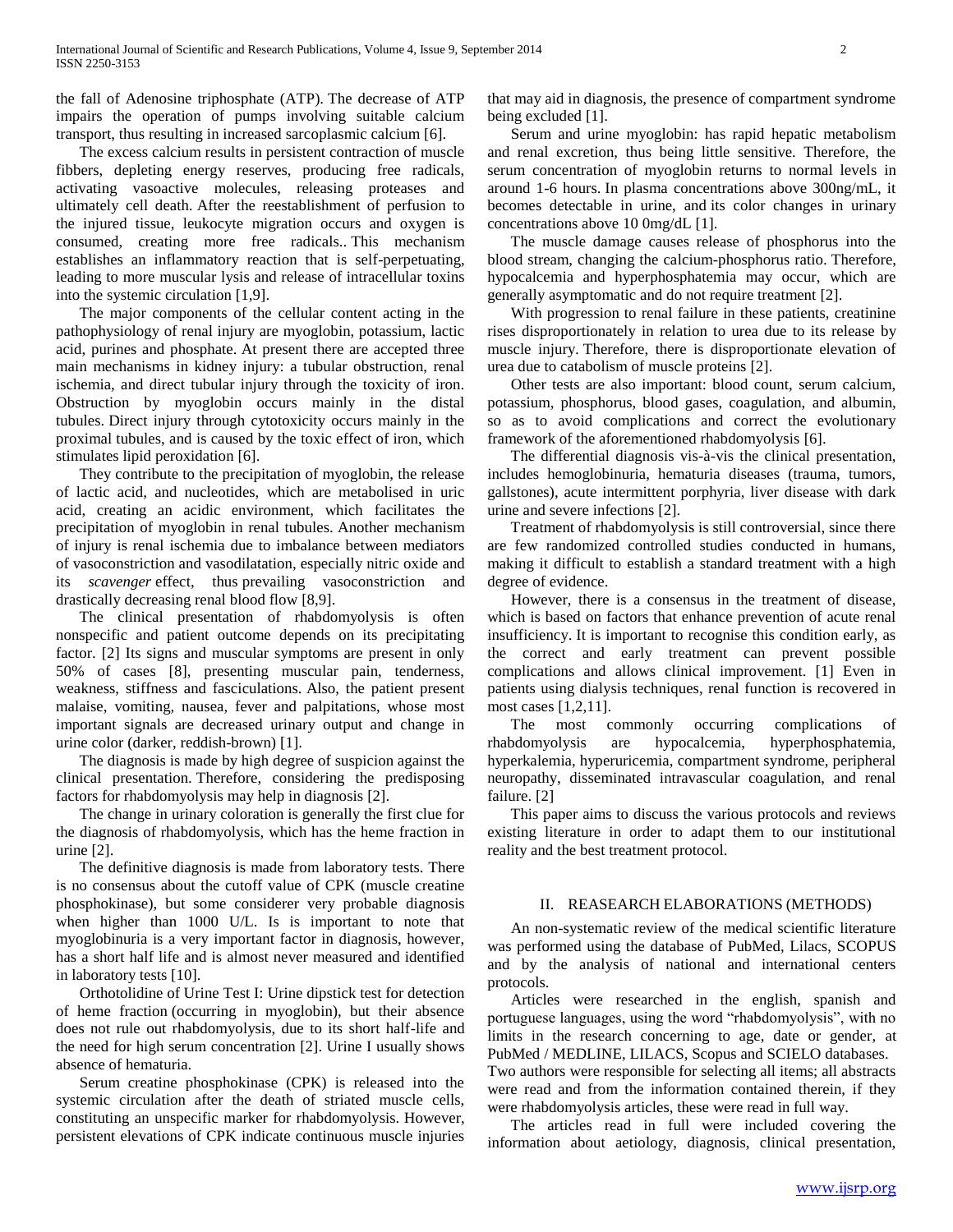laboratorial tests, treatment and it is related to details, complications and other relevant points.

 Both authors reviewed the inclusion of articles in the review. Review articles with no clinical informations cited above were excluded, and also those who not concern to those topics.

 An statistical analysis was performed to compare groups using the Sigma XLversion 6.22 software.

 The study was approved by the research ethics committee of the institution.

## III. RESULTS

 Through literature search it were identified 7383 articles about rhabdomyolysis, and 1023 were review articles, 139 are clinical trial, 15 controlled clinical trial, 3 guidelines, 3844 case reports, 64 editorials, 11 classical and historical articles, 114 systematic reviews and 29 meta-analysis.

 The protocols of some institutions around the world are presented below and detailed for better discussion.

## *USP Protocol (São Paulo University , Brazil)* [12].

. Treatment

 The goal of the treatment is to prevent rhabdomyolysis and acute renal injury by treating predisposing conditions such as volume depletion, tubular obstruction, aciduria and the release of free radicals. The treatment can be divided into:

. Hydration

 The most important treatment is to maintain an vigorous hydration with fast IV infusion, 0.5-1L bolus of saline, maintaining this system of hyper-hydration for 48-72 hours. Leading to a urinary output of at least 2mL/Kg/h (200 - 300 mL / h).

## . Alkalinization

 Another important topic is urine alkalinization, which must be prescribed 140mEq sodium bicarbonate in 1L of dextrose, and this infusion will depend on urinary pH, which should be kept to a value greater than 6.5. A 1mEq/kg bolus of sodium bicarbonate should also be prescribed, being careful with the alkalinization risks and especially worsening hypocalcemia.

0 Mannitol

 When the patient reaches a good urinary output, it must be prescribed 10% mannitol, 15 to 45ml per hour (about 5g / h).

. Dialysis

 If the treatment fails, the patient should be undergo dialysis, otherwise the clinical support should be maintained and the complications should be treated (causes of rhabdomyolysis), performing a periodic monitorization of electrolytes levels, renal function and treat the hyperkalemia.

. Complications

 Hyperkalemia is common and may require aggressive treatment. Hypocalcemia in the early treatment rarely needs replacement. Other complications associated with

 rhabdomyolysis are: disseminated intravascular coagulation; hypocalcemia; hyperphosphatemia (hypophosphatemia may occur lately); hyperkalemia; hyperuricemia; peripheral neurophaty and compartment syndrome.

USA Protocol [13].

 The initial management of patients with established diagnosis of rhabdomyolysis has as main objective the prevention of acute kidney injury induced by myoglobin, minimising not only the hypnotic effects of low flow but also induced injury by the generation of cylinders in renal tubules. [12, 13] Thus, it is recommended that the patient should be admitted to ICU or emergency bed, properly monitored and with a well established venous access.

 In the acute phase of treatment, the preservation of renal function and correction of metabolic disturbances are the main goals to be achieved. [14]

. Hydration

 Vigorous fluid replacement should be performed as early as possible, always with 0.9% NaCl, avoiding solutions containing potassium so there is no worsening of hyperkalemia associated with the disease. The infusion rate should be 1.5 L / h in order to maintain urinary flow rate rate of 200-300ml / h. This overhydration plan should be maintained until it achieves serum CK levels lower than 1000IU / l. At this time, it is important that the patient is constantly evaluated for the development of heart failure or pulmonary edema, mainly.

. Alkalinization

 Patients with severe cases of rabdomyolysis (CK> 5000 IU / l) or showing increasing levels of CK despite adequate hydration volume, benefit from this approach. In addition, for the use of bicarbonate, three conditions must be met: hypocalcemia should not be present; arterial blood pH should be less than 7.5; serum bicarbonate should be less than 30mEq / L. The initial infusion should be at 130 mEq / L, with an infusion rate of 200 mL / h for urinary pH exceeds 6.5. In patients receiving bicarbonate, serum calcium levels should be measured every two hours, as well as the arterial blood pH. If the patient does not alcalinize their urine after 4 hours, develop symptomatic hypocalcemia, present arterial blood pH higher than 7.5 or bicarbonate higher than 30mEq / L, one should stop the bicarbonate infusion and maintain the saline infusion.

. Mannitol

 Due to the induced osmotic diuresis, mannitol is used in cases of rhabdomyolysis. [12] In severe cases, with serum CK reaching values greater than 30,000, one can consider using a dose of 1 to  $2g/kg$  with infusion speed of 5 g / hr. This medication should be used only in patients who already have adequate urine output  $(> 20 \text{ mL } / \text{ h})$  and the plasma osmolal gap and serum osmolality should be calculated. Discontinuation of the drug should be taken if diuresis suffers reduction or the osmolal gap reaches values exceeding 55mOsm/kg.

. Complications

 If the measures do not show effect and the patient has excess plasma volume, hyperkalemia greater than 6.5 mEq / L, metabolic acidosis with arterial blood pH below 7.1 or signs of uremia, the hemodialysis is indicated.

## *Spain Protocol* [9].

0 Treatment and prevention

 Start volume replacement with saline at a rate of 400 mL / h (200-1000ml / h depending on the case and severity), with monitoring of central venous pressure.

Have a target diuresis of approximately 3mL/kg/h (200mL /

h)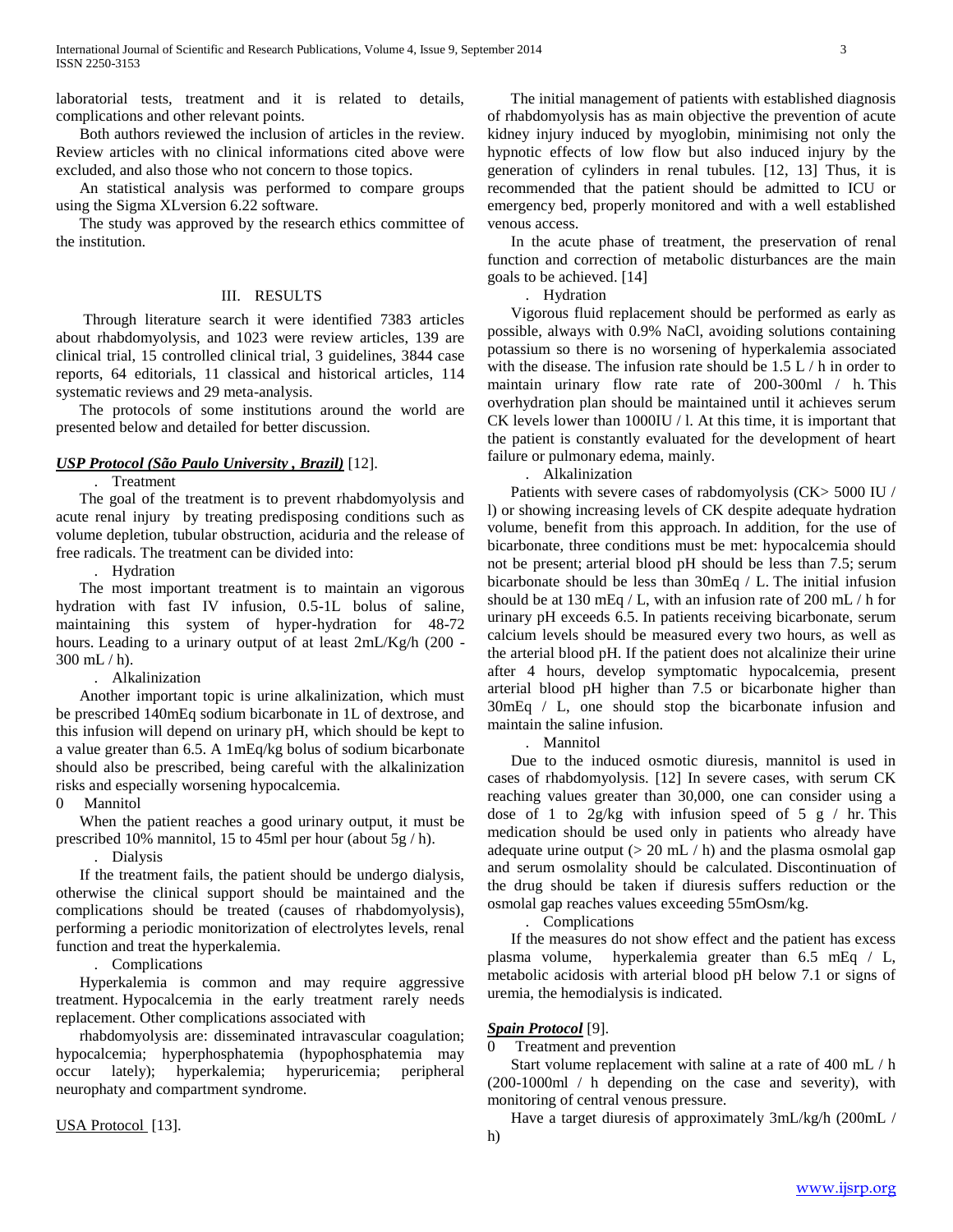Correct hypocalcemia only in symptomatic patients (tetany or convulsions) or if the patient presents severe hyperkalemia.

 Check urinary pH. If it is below 6.5, alternate each liter of saline with a liter of dextrose 5%, plus 100mmol bicarbonate. Avoid solutions containing lactate and potassium.

 Consider treatment with mannitol (Up to 200g per day and up to a cumulative 800g). Check plasma osmolality and its variation. Discontinue if diuresis is not established (or <20 mL / h).

 Keep volume replacement until no more myoglobinuria (evidenced by the clear urine or absence of blood in urine test) Consider dialysis if refractory hypercalemia above 6.5 mmol / L, symptomatic (evidenced in ECG), rapid elevation of serum potassium, oliguria (<0.5 mL / kg / h per 12h), anuria, volume overload or refractory metabolic acidosis (pH <7.1). [17]

 The Table 1 summarises the main points of the protocols evaluated.

|                | <b>USP</b>                                                                                                   | <b>SANTA CASA</b>                                                                                                                      | <b>USA</b>                                                           | <b>SPAIN</b>                                                                                                |
|----------------|--------------------------------------------------------------------------------------------------------------|----------------------------------------------------------------------------------------------------------------------------------------|----------------------------------------------------------------------|-------------------------------------------------------------------------------------------------------------|
| Diagnosis      | Clinical and Lab                                                                                             | Clinical and Lab                                                                                                                       | Clinical and Lab                                                     | Clinical and Lab                                                                                            |
| Hydration      | $0,5-1L$ bolus                                                                                               | $1,0-1,5L$<br>bolus<br>12L/24h                                                                                                         | $(10-1,5L/h)$                                                        | 200-1000 mL/h                                                                                               |
| Alkalinization | 1mEq/kg<br>bolus<br>140mEq BIC into<br>1L dextrose 5%                                                        | 100ml of BIC $8,4\% + 130$ mEq/L<br>100ml manitol $25\%$ +<br>800<br>ml<br>dextrose<br>solution 5% at 1L/4h.                           | $\equiv$<br>$200$ ml/h                                               | 100mmol BIC $+$ 1L<br>dextrose 5%                                                                           |
| Manitol        | 45ml/h<br>5g/h.                                                                                              | 10% mannitol 15 to 100ml of BIC 8,4% + 1 to $2g/kg - 5g/h$<br>100ml manitol $25\%$ +<br>800<br>ml<br>dextrose<br>solution 5% at 1L/4h. |                                                                      | 200g/24h<br>Max<br>800 <sub>g</sub>                                                                         |
| Dalisys        | $K > 6.5$ mmol/L<br>rapid elevation of rapid<br>serum K<br>oliguria<br>anuria<br>volume overload<br>pH < 7.1 | $K > 6.5$ mmol/L<br>elevation<br>serum K<br>oliguria<br>anuria<br>volume overload<br>pH < 7.1                                          | of Volume overload<br>$K > 6.5$ mEq/L<br>pH < 7.1<br>signs of uremia | $K > 6.5$ mmol/L<br>rapid elevation<br>- of<br>serum K<br>oliguria<br>anuria<br>volume overload<br>pH < 7.1 |
| Complications  | Hypocalcemia<br>Hypercalemia<br>Volume overload                                                              | Hypocalcemia<br>Hypercalemia<br>Volume overload                                                                                        | Hypocalcemia<br>Hypercalemia<br>Volume overload                      | Hypocalcemia<br>Hypercalemia<br>Volume overload                                                             |

## **Table 1: Details of the evaluated protocols (4,9,12,13).**

Below we suggest an protocol for early identification and treatment of rhabdomyolysis (chart 1).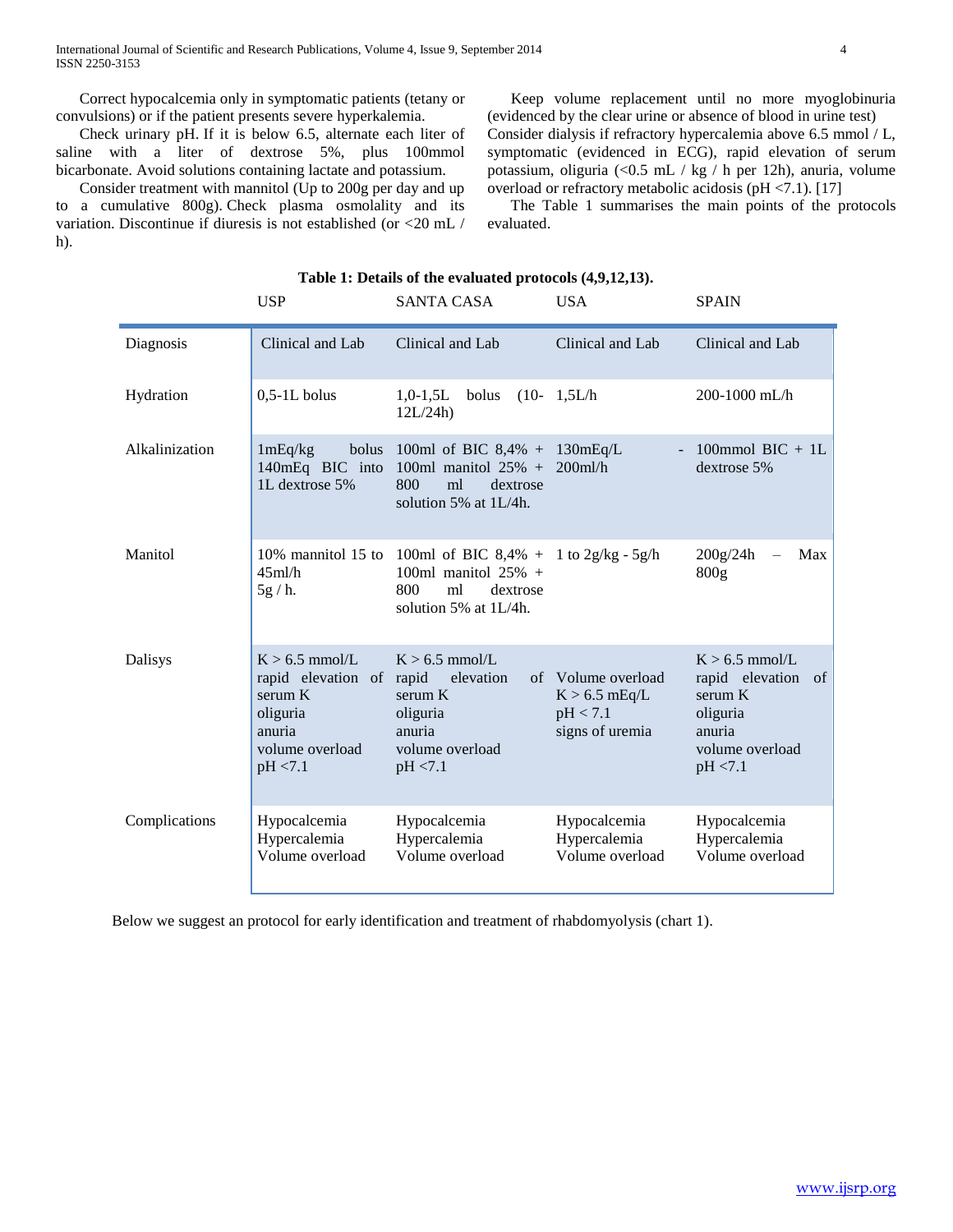#### **Chart 1: Suggested Protocol.**



## IV. DISCUSSION

 The main objective is to prevent acute renal injury and secondarily correct electrolytes disturbances and treat the cause of rhabdomyolysis [12].

 The patient with this disease must be hospitalized in an emergency bad or ICU with monitoring and a well established venous access [14,15].

 Preserving renal function is crucial in the acute phase of treatment, as well as reestablishing the metabolic functions of the body. In the 2013 review of Prof. Elizabeth J Scharman *et al*, is recommended an early volume replacement (within 6 hours). Hydration should be performed with 0.9% NaCl solution infused at a rate of 1.5 L / h, targeting a diuresis between 200 and 300 ml/h [16].

 Such values of diuresis must be achieved in about at least 24 hours for a better prognosis. According to American literature, this hydration should be maintained until the values of CPK fell to below 1000 IU / L and according to Hospital Santa Casa de São Paulo and Hospital das Clínicas of USP university guidelines, it is recommended 48 to 72 hours hydration depending on clinical improvement and continuous decreases in CPK. If the CPK levels are not falling and the patient did not show any clinical improvement within 72 hours we considered in our protocol to maintain hydration until CPK levels are below 1000 IU / L [13,14, 15, 17].

 The patient should be reassessed periodically in controlling complications of rhabdomyolysis and fluid replacement. Treatment should be individualised according to comorbidities, age and needs of each patient [4,9,10,16-18].

One way to optimize renal blood flow, mobilize interstitial fluid and reduce muscle edema is the use of mannitol. Mannitol is a diuretic with proximal tubes action and it's therapeutic use is controversial in rhabdomyolysis. There are no randomized studies with control groups made in humans, demonstrating their benefit [13,16,17].

 However, nefroprotector mechanisms are described in the literature, such as decreased formation of tubular cylinder by the excretion of heme protein; renal vasodilatation properties; reduction of oxidative stress because it is a free radical scavenger and acts as an osmotic agent in the transfer of fluid into the intravascular compartment, interstitial edema, and decreasing the risk of compartment syndrome. [4.22]

 But at Brown et al's work, 2004, no statistically significant difference in preventing mortality, renal failure or the need for dialysis was found. This study analyzed 2083 patients over 5 years, victims of trauma, who had rhabdomyolysis, comparing treatment with hydration against treatment with hydration plus alkalinization of urine and mannitol [4, 9,20].

 The use of mannitol is considered beneficial in cases where the urinary flow is under 300 ml / h, by increasing or maintaining this flow rate. This medication should be administered into a 20% solution for about 1 to 2 g per kg. Mannitol may be used only in patients who have adequate urine output, in other words, above 20 mL / h. During the infusion of mannitol it is important to be aware of it's use complications as hypernatremia, thrombophlebitis, pulmonary edema and cardiac overload (especially in overdose). There is no consensus on the timing of discontinuation of the administration of mannitol, however this can be done through the establishment of greater than 300 mL/h associated with decreased muscle edema (if any) and clinical improvement in the patient's urine output overall [4,13,16].

 In Scharman et al and Brown et al, the benefits of urine alkalinization are unproven, but also did not become apparent harm and is considered positive by many experts (level of evidence D). The use of bicarbonate is based on alkalinization of urine, thereby reducing the renal capillary vasoconstriction, improving renal filtration and by consequence the clearance, reducing kidney injury by decreasing the precipitation of myoglobin in the tubules therefore reducing the risk of hyperkalemia. The administration of sodium bicarbonate is intended to maintain a urine pH above 6.5 [16,19,21].

 Alkalinization may exacerbate early symptoms of rhabdomyolysis hypocalcemia. Administration can be accomplished in several ways. The book Emergências Clinicas of Santa Casa de São Paulo recommends a solution containing 100 mL of 8.4% sodium bicarbonate, 100 ml mannitol 25% and 800mL of glucose solution 5% infused 1 liter into 4 hours. One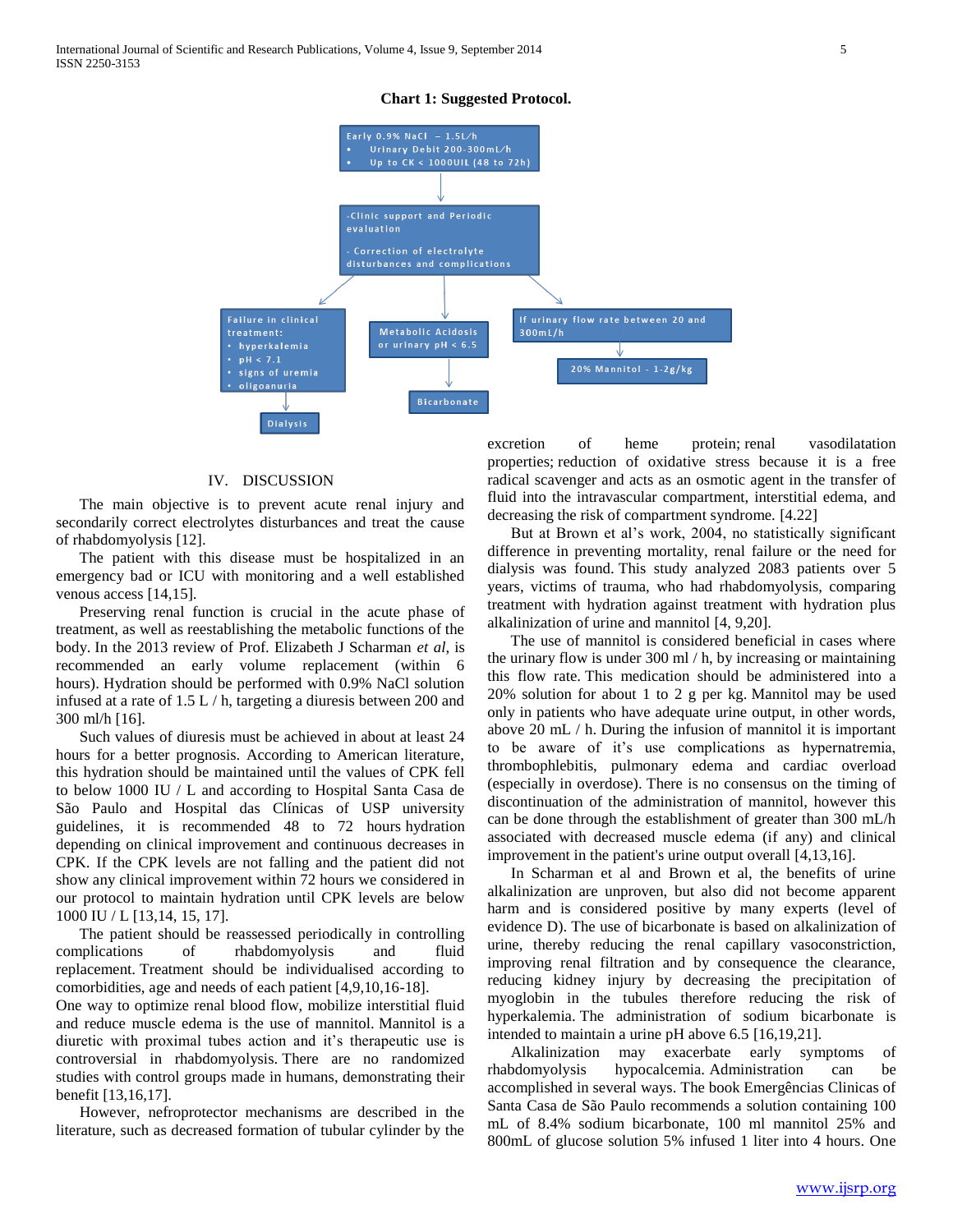bolus of 100 mL of 8.4% sodium bicarbonate can be utilized if the urine pH is below  $6.5$  (4,13).

 However, we will follow international pipelines, in which it is recommended 140mEq infusion of sodium bicarbonate in 1 liter of glucose solution and an attack bolus of 100mEq of bicarbonate 8.4%. This process will continue until maintaining the urinary pH range above 6.5. Keeping alert for signs of hypocalcemia as convulsions and tetany. Measure serum potassium every 3-4 hours because there is a risk of hyperkalemia during bicarbonate infusion. The suspension should be made if in 4-6 hours of treatment initiation the urinary pH increase is not evidenced. [4,13,16,19,22]

 In the failure of clinical treatment, the patient may progress to severe renal failure. This means maintenance of hyperkalemia (K greater than 6.5) metabolic acidosis (pH less than 7.1 blood), signs of uremia, oliguria or anuria; the patient should undergo hemodialysis or hemofiltration [13,23,24].

 After this review of medical literature, it was observed that there is a consensus about the use of early hydration as the main form of preservation of renal function during the management of rhabdomyolysis.

 Despite existing conflicts in the literature, most revisions suggest the use of mannitol and sodium bicarbonate only if there is an adequate indication and should be considered as supportive therapy.

 Randomized controlled trials would be interesting, since definitions of diagnostic and therapeutic purposes.

#### V. CONCLUSION

 After analyzing all the articles and reviews, it was observed that there is widespread use of early hydration as the primary form of preservation of renal function on the management of rhabdomyolysis. Although there are conflicts in the literature, most revisions suggests the use of mannitol and sodium bicarbonate only if an appropriate indication exists. So to conclude a definitive protocol and resolution of conflicts between different protocols, more randomized controlled studies are necesary.

#### ACKNOWLEDGMENT

 We would like to thank our professors, patients and team of our institution (FCMSCSP – Santa Casa de São Paulo Faculty of Medicine), for the chance of learning, teaching and experience medicine.

#### **REFERENCES**

- [1] ROSA NG et al. Rabdomiólise .Acta Méd Port. 2005; 18: 271-82.
- [2] NETO RAB. PEREIRA EE. Rabdomiólise. 2009; acessed in 22/july/14 MedicinaNet.http://www.medicinanet.com.br/conteudos/revisoes/1599/rabd omiolise.htm. MedicinaNet
- [3] VISWERSWARAN P, GUNTUPALLI J. Rhabdomyolysis. Crit Care Clin .1999; 15:415-28.
- [4] GOLIN V, SPROVIERI SR. Condutas em Urgências e Emergências Para o Clínico. 2ª Edição, São Paulo, Ed. Atheneu, p 857-61.
- [5] G EFSTRATIADIS, A VOULGARIDOU, D NIKIFOROU, A KYVENTIDIS, E KOURKOUNI, G VERGOULAS. Rhabdomyolysis updated. Hippokratia. 2007; 11(3): 129–37.
- [6] O'CONNOR FG, DEUSTER PA. Rhabdomyolysis. In: Goldman L, Schafer AI, eds. Cecil Medicine. 24th ed. Philadelphia, Pa: Saunders Elsevier; 2011:chap 115.
- [7] ROTH. Acute rhabdomyolysis associated with cocaine intoxication. New England J Med. 1988; 319:673.
- [8] GABOW PA, KAEHNY WD, KELLEHER SP. The sepctrum of rhabdomyolysis. Medicine (Baltimore). 1982; 61:141-52.
- [9] BOSCH X, POCH E, GRAU JM. Rhabdomyolysis and acute kidney injury. N Engl J Med 2009; 361(1): 62–72.
- [10] McMahon GM, Zeng X, Walker SS. A risk prediction score for kidney failure or mor- tality in rhabdomyolysis. JAMA Intern Med. 2013; 173(19):1821-28.
- [11] WARD MM. Factors preditive of acute renal failure in rhadomyolysis. Arch Intern Med. 1988; 148: 1553-7.
- [12] MARTINS HS, SCALABRINI AN, VELASCO IT. Emergências Clínicas: Abordagem Prática. 8a Ed. Barueri, SP; Manole, 2013; p. 1058-65.
- [13] MILLER ML. Nothing to disclose. Ira N Targoff, MD Consultant/Advisory Boards: Oklahoma Medical Research Foundation Clinical Immunology Laboratory (myositis antibody testing). Jeremy M Shefner, MD, PhD Grant/Research/Clinical Trial Support: GlaxoSmithKline (ALS); Biogen Idec (ALS); Cytokinetics (ALS). Consultant: Trophos (SMA); ISIS Pharmaceuticals (SMA); Synaerion (ALS). Research Support: Sanofi Aventis (ALS); Synapse Biomedical (ALS). Monica P Ramirez, MD, MPH Employee of UpToDate, Inc.
- [14] GUNAL AI, CELIKER H, DOGUKAN A, et al. Early and vigorous fluid resuscitation prevents acute renal failure in the crush victims of catastrophic earthquakes. J Am Soc Nephrol. 2004; 15(7):1862-7.
- [15] ZAGER RA. Rhabdomyolysis and myohemoglobinuric acute renal failure. Kidney Int. 1996; 49(2):314–26.
- [16] SCHARMAN EJ, TROUTMAN WG. Prevention of kidney injury following rhabdomyolysis: a systematic review. Ann Pharmacother .2013; 47(1): 90-105.
- [17] ZUTT R et al; Rhabdomyolysis: Review of the literature. Neuromuscular Disorders. 2014; 4(8): 651-59.
- [18] SANTOS, M.H.C.; NETO,R.A.B.; MARTINS,H.S. O papel facilitador no ambiente logo. In:.(Org.). O professor no ambiente logo: formação e atuação. Barueri, SP: Ed. Manolo Ltda, 2013. p. 1058-1065.
- [19] BROWN VR et al. Preventing renal failure in patients with rhabdomyolysis: do bicarbonate and mannitol make a difference?. J Trauma. 2004 Jun;56(6):1191-6.
- [20] CERVELLIN G, COMELLI I, LIPPI G. Rhabdomyolysis: historical background, clinical, diagnostic and therapeutic features. Cline Chem Lab Med. 2010; 48(6):749–56.
- [21] HOLT SG, MOORE KP. Pathogenesis and treatment of renal dysfunction in rhabdomyolysis. Intensive Care Med. 2001; 27(5): 803–11.
- [22] LANE R, PHILLIPS M. Rhabdomyolysis. BMJ 2003; 327(7407):115–6.
- [23] ALTINTEPE L, GUNEY I, TONBUL Z, et al. Early and intensive fluid replacement prevents acute renal failure in the crush cases associated with spontaneous collapse of an apartment in Konya. Ren Fail. 2007; 29(6):737– 41.
- [24] BETTER OS, RUBINSTEIN I. Management of shock and acute renal failure in casualties suffering from the crush syndrome. Ren Fail. 1997; 19(5):647–53.

#### AUTHORS

**First Author** – Edio C. Neto, Faculty of Medical Sciences (FCMSCSP) of Santa Casa de Misericórdia – São Paulo, edinhocnjau@hotmail.com

**Second Author** – Edio C. Neto, Keiny Hosoume, Luiz F. M. P. Leitão, Pedro L. H. Mello, Guilherme Muzy, Bárbara L.

Azevedo, Fernanda L. Abrantes, Guilherme M. De Carvalho,

Tammy Fumiko Messias Takara - Faculty of Medical Sciences